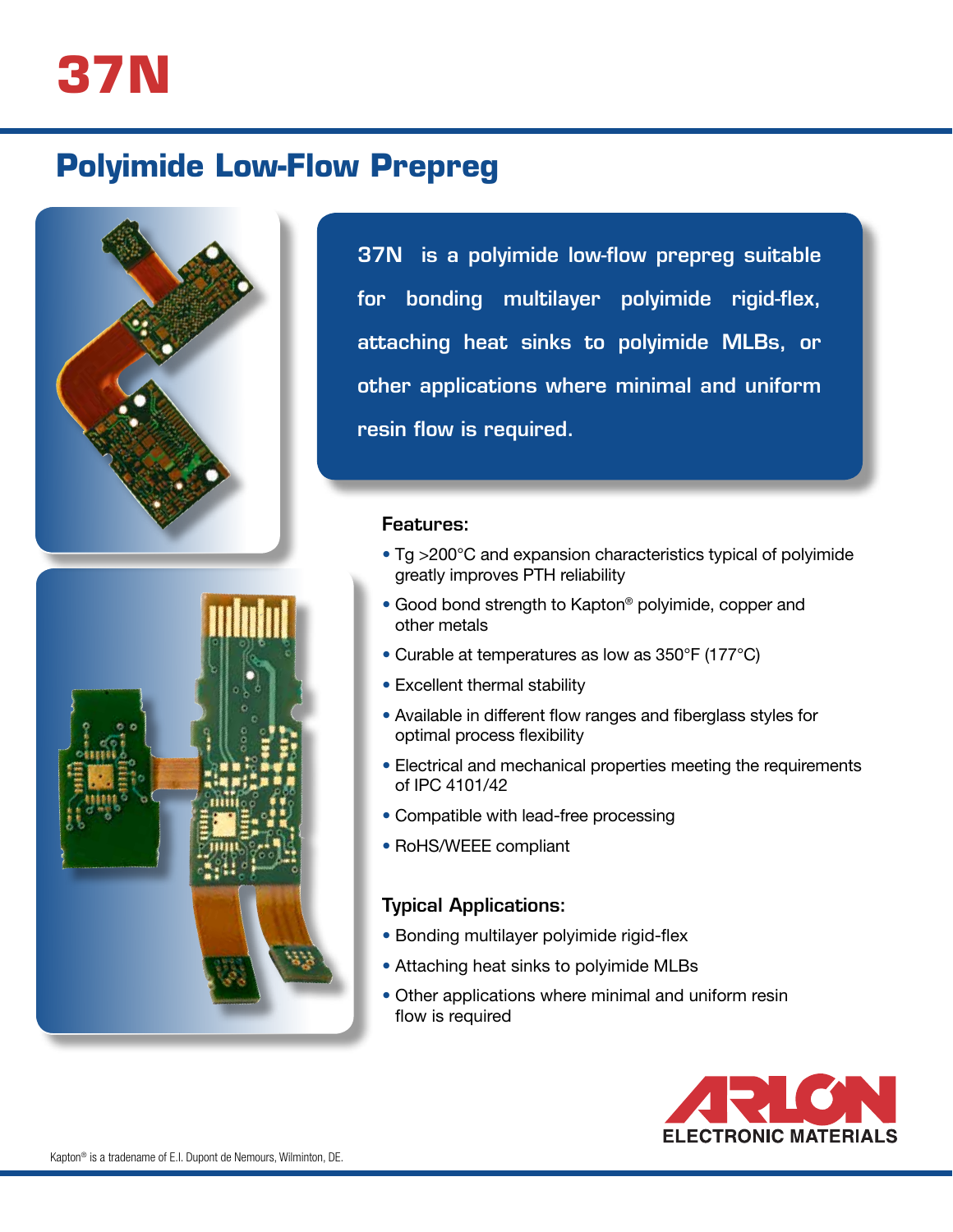

## Typical Properties:

| <b>Property</b>                          | <b>Units</b>             | <b>Value</b>        | <b>Test Method</b>  |
|------------------------------------------|--------------------------|---------------------|---------------------|
| <b>1. Electrical Properties</b>          |                          |                     |                     |
| <b>Dielectric Constant</b>               |                          |                     |                     |
| @ 1 MHz                                  | $\overline{\phantom{0}}$ | 4.25                | IPC TM-650 2.5.5.3  |
| @ 1 GHz                                  |                          |                     | IPC TM-650 2.5.5.9  |
| <b>Dissipation Factor</b>                |                          |                     |                     |
| @ 1 MHz                                  |                          | 0.018               | IPC TM-650 2.5.5.3  |
| @ 1 GHz                                  | $\overline{\phantom{0}}$ |                     | IPC TM-650 2.5.5.9  |
| <b>Volume Resistivity</b>                |                          |                     |                     |
| C96/35/90                                | $M\Omega$ -cm            | $8.2 \times 10^9$   | IPC TM-650 2.5.17.1 |
| E24/125                                  | $M\Omega$ -cm            | $4.7 \times 10^{9}$ | IPC TM-650 2.5.17.1 |
| <b>Surface Resistivity</b>               |                          |                     |                     |
| C96/35/90                                | $M\Omega$                | $4.4 \times 10^{6}$ | IPC TM-650 2.5.17.1 |
| E24/125                                  | $M\Omega$                | $1.2 \times 10^{9}$ | IPC TM-650 2.5.17.1 |
| <b>Electrical Strength</b>               | Volts/mil (kV/mm)        | 1330 (52.4)         | IPC TM-650 2.5.6.2  |
| Dielectric Breakdown                     | kV                       |                     | IPC TM-650 2.5.6    |
| <b>Arc Resistance</b>                    | sec                      | 124                 | IPC TM-650 2.5.1    |
| 2. Thermal Properties                    |                          |                     |                     |
| Glass Transition Temperature (Tg)        |                          |                     |                     |
| <b>TMA</b>                               | $^{\circ}C$              | 200                 | IPC TM-650 2.4.24   |
| <b>DSC</b>                               | $^{\circ}C$              |                     | IPC TM-650 2.4.25   |
| Decomposition Temperature (Td)           |                          |                     |                     |
| <b>Initial</b>                           | $^{\circ}C$              | 322                 | IPC TM-650 2.3.41   |
| 5%                                       | $^{\circ}C$              | 340                 | IPC TM-650 2.3.41   |
| T260                                     | min                      | $>60$               | IPC TM-650 2.4.24.1 |
| T288                                     | min                      | 5                   | IPC TM-650 2.4.24.1 |
| T300                                     | min                      | $\overline{2}$      | IPC TM-650 2.4.24.1 |
| CTE(X,Y)                                 | ppm/°C                   | 17                  | IPC TM-650 2.4.41   |
| CTE(Z)                                   |                          |                     |                     |
| $<$ Tg                                   | ppm/°C                   | 76                  | IPC TM-650 2.4.24   |
| $>$ Tg                                   | ppm/°C                   | 253                 | IPC TM-650 2.4.24   |
| z-axis Expansion (50-260°C)              | %                        | 2.3                 | IPC TM-650 2.4.24   |
| 3. Mechanical Properties                 |                          |                     |                     |
| Peel Strength to Copper (1 oz/35 micron) |                          |                     |                     |
| <b>After Thermal Stress</b>              | Ib/in (N/mm)             | 6.8(1.2)            | IPC TM-650 2.4.8    |
| At Elevated Temperatures                 | Ib/in (N/mm)             | 5.5(0.9)            | IPC TM-650 2.4.8.2  |
| <b>After Process Solutions</b>           | Ib/in (N/mm)             | 9.2(1.6)            | IPC TM-650 2.4.8    |
| Peel Strength to Kapton                  |                          |                     |                     |
| <b>As Received</b>                       | Ib/in (N/mm)             | 4.2(0.74)           |                     |
| <b>After Solder</b>                      | Ib/in (N/mm)             |                     |                     |
| Young's Modulus                          | Mpsi (GPa)               | 2.1(14.5)           | IPC TM-650 2.4.18.3 |
| <b>Flexural Strength</b>                 | kpsi (MPa)               | 60 (414)            | IPC TM-650 2.4.4    |
| Tensile Strength MD                      | kpsi (MPa)               | 32 (221)            | IPC TM-650 2.4.18.3 |
| Poisson's Ratio                          |                          | 0.17                | <b>ASTM D-3039</b>  |
| 4. Physical Properties                   |                          |                     |                     |
| Water Absorption (0.062")                | $\%$                     | < 1.0               | IPC TM-650 2.6.2.1  |
| <b>Specific Gravity</b>                  | g/cm <sup>3</sup>        | 1.6                 | ASTM D792 Method A  |
| <b>Thermal Conductivity</b>              | W/mK                     | 0.3                 | ASTM E1461          |
| Flammability                             | class                    | V <sub>0</sub>      | <b>UL-94</b>        |

Results listed above are typical properties, provided without warranty, expressed or implied, and withcut liability. Properties may vary, depending on design and application.<br>Arlon reserves the right to change or update th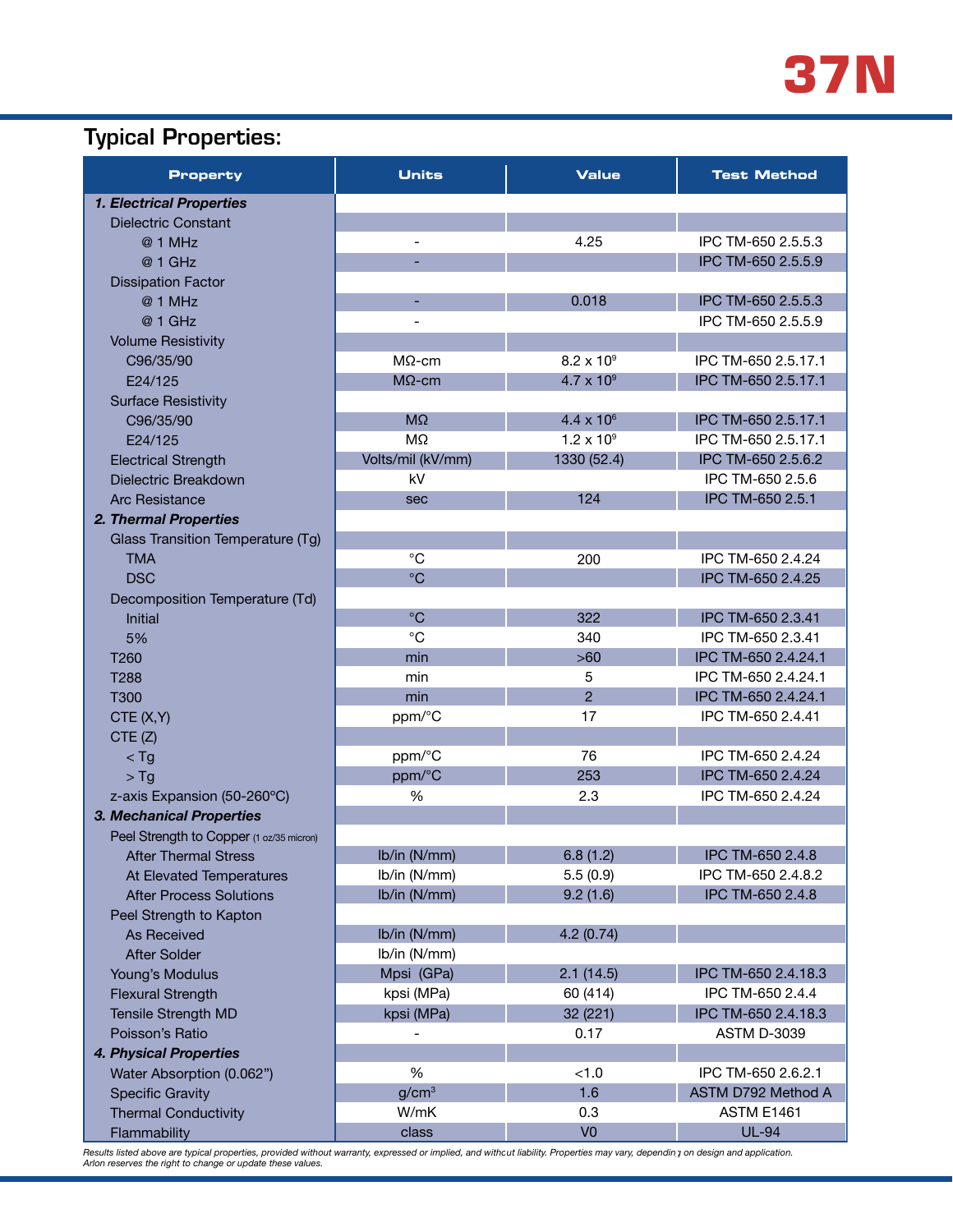### Availability:

| <b>Arlon</b><br>Part Number | <b>Glass Style</b> | Resin % | <b>Pressed</b><br><b>Thickness</b> | <b>Flow Range</b>   |
|-----------------------------|--------------------|---------|------------------------------------|---------------------|
| 37N0666                     | 106                | 66%     | $1.8$ mils                         | $70 - 100$ mils     |
| 37N066601                   | 106                | 66%     | $1.8$ mils                         | $100 - 130$ mils    |
| 37N066606                   | 106                | 66%     | $1.8$ mils                         | $4 - 8%$ (mil flow) |
| 37N8060                     | 1080               | 60%     | $3.0$ mils                         | $70 - 100$ mils     |
| 37N806001                   | 1080               | 60%     | $3.0$ mils                         | $100 - 130$ mils    |
| 37N806006                   | 1080               | 60%     | $3.0$ mils                         | $4 - 8%$ (mil flow) |

### Recommended Process Conditions:

Because of varying storage conditions, it is recommended that 37N prepreg be dried at 29" (736mm) Hg for 12 to 24 hours.

37N Low-Flow prepreg is very process tolerant. It laminates well with either a cold platen press start or with a hot start. Vacuum or vacuum assist lamination is recommended for the removal of moisture and air. **Thickness** with a not start. Vasaam or vasaam assist farmination is resommended for the removal or moletare and all.<br>Low-Flow products do not displace air voids as well as standard prepregs, and vacuum will help assure a void-free final product. **Panel Size Pressure**  $510$  $\frac{1}{2}$  $\overline{\phantom{a}}$  $1.8$  millim  $200 \times 100 \times 100$ 100 – 130 mils

Lamination Cycle:

- 1) Vacuum draw down the package for 30 minutes at <29" (736 mm Hg) prior to applying pressure in the press. Maintain the vacuum beyond the set point of the resin, i.e., above 320°F (160°C) 4 – 8% (mil flow)
- 2) Use a platen temperature in the range of 370°F 380°F (188°C 193°C).
- 3) Control the heat rise to about  $8^{\circ}$ F 12 $^{\circ}$ F per minute (4 $^{\circ}$ C 6 $^{\circ}$ C) between 200 $^{\circ}$ F and 300 $^{\circ}$ F (93 $^{\circ}$ C and 149 $^{\circ}$ C)
- 4) Use a pressure of 180 to 350 psi (12.6 to 24 kg/sq.cm), depending on panel size and complexity. Following are recommended pressures relative to panel size to use as starting points:

| <b>Panel Size</b> |                | <b>Pressure</b> |                    |  |
|-------------------|----------------|-----------------|--------------------|--|
| in                | cm             | psi             | kg/cm <sup>2</sup> |  |
| $9 \times 12$     | $22 \times 30$ | 180             | 13                 |  |
| $12 \times 12$    | $30 \times 30$ | 200             | 14                 |  |
| $12 \times 18$    | $30 \times 46$ | 250             | 18                 |  |
| $16 \times 18$    | $40 \times 46$ | 290             | 20                 |  |
| $18 \times 24$    | $46 \times 61$ | 330             | 23                 |  |
| 24 x 24           | 61 x 61        | 350             | 24                 |  |
|                   |                |                 |                    |  |

Cure time is 90 minutes at temperature.

The subsequent processing should be the same as those normally used for rigid-flex PCBs.